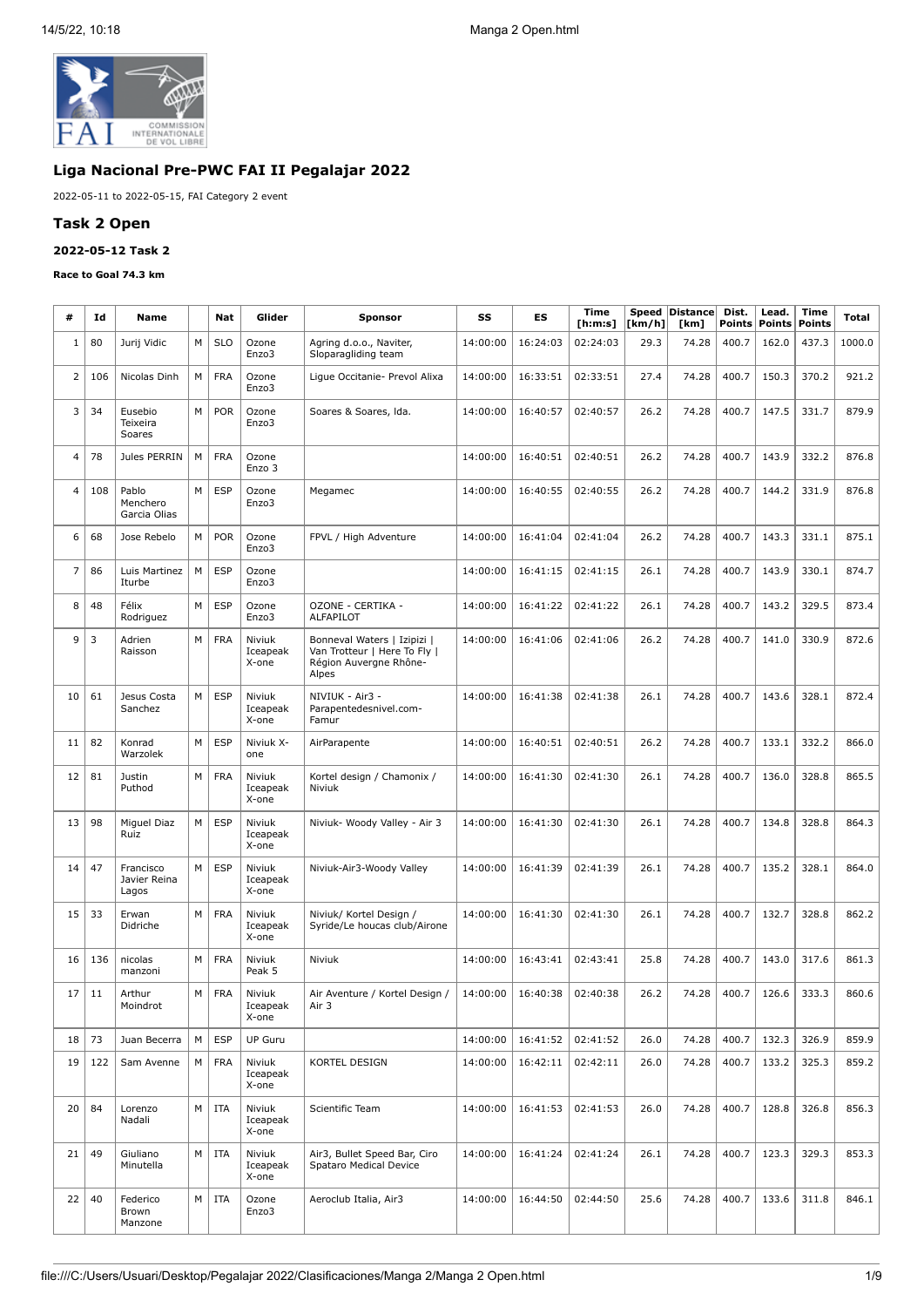| #  | Id  | Name                                    |   | Nat        | Glider                      | <b>Sponsor</b>                                                                                     | SS       | ES       | Time<br>[ <b>h</b> : <b>m</b> : <b>s</b> ] | [km/h] | Speed Distance<br>[km] | Dist.<br><b>Points</b> | Lead.<br><b>Points</b> | Time<br><b>Points</b> | Total |
|----|-----|-----------------------------------------|---|------------|-----------------------------|----------------------------------------------------------------------------------------------------|----------|----------|--------------------------------------------|--------|------------------------|------------------------|------------------------|-----------------------|-------|
| 23 | 43  | Fernando<br>Silla<br>Martinez           | M | ESP        | UP Meru                     | My pocket pvt. Ltd                                                                                 | 14:00:00 | 16:45:02 | 02:45:02                                   | 25.5   | 74.28                  | 400.7                  | 126.4                  | 310.8                 | 837.9 |
| 24 | 88  | Malo Richard                            | M | <b>FRA</b> | Ozone<br>Enzo3              | Ligue occitanie de vol libre /<br>Altitude eyewear / Region<br>Occetanie / la baromme de la<br>com | 14:00:00 | 16:48:01 | 02:48:01                                   | 25.1   | 74.28                  | 400.7                  | 132.1                  | 296.0                 | 828.8 |
| 25 | 18  | Capucine<br>DELIOT                      | F | <b>FRA</b> | Niviuk<br>Peak 5            | Pôle France, Région Haut de<br>France, Département le Nord                                         | 14:00:00 | 16:48:03 | 02:48:03                                   | 25.1   | 74.28                  | 400.7                  | 130.8                  | 295.8                 | 827.3 |
| 26 | 51  | Gorka Tornos<br>Zabala                  | M | <b>ESP</b> | Ozone<br>Zeno               | <b>EAKF</b>                                                                                        | 14:00:00 | 16:48:14 | 02:48:14                                   | 25.1   | 74.28                  | 400.7                  | 129.8                  | 294.9                 | 825.4 |
| 27 | 127 | Tomá Drnec                              | M | CZE        | Ozone<br>Enzo3              |                                                                                                    | 14:00:00 | 16:47:20 | 02:47:20                                   | 25.2   | 74.28                  | 400.7                  | 118.9                  | 299.4                 | 819.0 |
| 28 | 28  | Dario<br>Dandeu                         | M | <b>ITA</b> | Ozone<br>Enzo3              |                                                                                                    | 14:00:00 | 16:49:05 | 02:49:05                                   | 24.9   | 74.28                  | 400.7                  | 124.2                  | 290.8                 | 815.7 |
| 29 | 95  | Marcelo<br>Sanchez<br>Vilchez           | M | <b>ESP</b> | Niviuk<br>Peak 5            | Colada perfecta-CVL<br>Granada-Draco- Totum Sport<br>- Grupo Carino                                | 14:00:00 | 16:50:50 | 02:50:50                                   | 24.7   | 74.28                  | 400.7                  | 130.6                  | 282.3                 | 813.6 |
| 30 | 14  | <b>Boris</b><br>Miladinov               | M | <b>ESP</b> | Ozone<br>Enzo3              | Dparapente                                                                                         | 14:00:00 | 16:50:54 | 02:50:54                                   | 24.7   | 74.28                  | 400.7                  | 129.9                  | 282.0                 | 812.6 |
| 31 | 85  | Lucas<br>Masson                         | M | <b>FRA</b> | Ozone<br>Zeno               | Abia Domotique                                                                                     | 14:00:00 | 16:51:18 | 02:51:18                                   | 24.6   | 74.28                  | 400.7                  | 130.7                  | 280.0                 | 811.4 |
| 32 | 71  | José Jiménez<br>Belda                   | M | <b>ESP</b> | Niviuk<br>Peak 5            | TOLDOS ZAIDIN - SKYWALK -<br>SHERPA - ECOINERTES -<br>AYTO HUETOR SANTILLAN                        | 14:00:00 | 16:51:23 | 02:51:23                                   | 24.6   | 74.28                  | 400.7                  | 129.7                  | 279.6                 | 810.0 |
| 33 | 120 | Ronald<br>Mendoza<br>Gonzales           | M | <b>VEN</b> | Niviuk<br>Peak 5            | www.airtoplay.com                                                                                  | 14:00:00 | 16:51:15 | 02:51:15                                   | 24.6   | 74.28                  | 400.7                  | 125.9                  | 280.3                 | 806.9 |
| 34 | 69  | Jose Ignacio<br>Arevalo<br>Guede        | M | <b>ESP</b> | Niviuk<br>Klimber 2         |                                                                                                    | 14:00:00 | 16:50:43 | 02:50:43                                   | 24.7   | 74.28                  | 400.7                  | 118.5                  | 282.8                 | 802.0 |
| 35 | 15  | Boudet<br>Victor                        | M | <b>FRA</b> | Ozone<br>Enzo3              | Silicéo/ Manuregion/<br>Parastick/ Racine/ Pap08                                                   | 14:00:00 | 16:52:06 | 02:52:06                                   | 24.5   | 74.28                  | 400.7                  | 123.8                  | 276.2                 | 800.7 |
| 36 | 83  | Larry Pino<br>Mandry                    | M | <b>ESP</b> | Ozone<br>Enzo3              | Alfapilot                                                                                          | 14:00:00 | 16:51:13 | 02:51:13                                   | 24.6   | 74.28                  | 400.7                  | 116.9                  | 280.4                 | 798.0 |
| 37 | 124 | Sergio<br>Sánchez<br>Plaza              | M | <b>ESP</b> | UP Meru                     |                                                                                                    | 14:00:00 | 16:53:01 | 02:53:01                                   | 24.4   | 74.28                  | 400.7                  | 108.2                  | 271.8                 | 780.7 |
| 38 | 133 | antonio<br>ramos<br>moyano              | M | <b>ESP</b> | GIN<br>Leopard              |                                                                                                    | 14:00:00 | 16:56:13 | 02:56:13                                   | 23.9   | 74.28                  | 400.7                  | 112.6                  | 256.7                 | 770.0 |
| 39 | 20  | Carlos<br>Alberto<br>Fernandes<br>Lopes | M | POR        | Ozone<br>Enzo3              | Fpvl                                                                                               | 14:00:00 |          | 17:01:07 03:01:07                          | 23.3   | 74.28                  | 400.7                  | 123.1                  | 234.1                 | 757.9 |
| 40 | 110 | Paulo Silva                             | M | <b>POR</b> | Ozone<br>Enzo3              | CASM                                                                                               | 14:00:00 | 17:01:04 | 03:01:04                                   | 23.3   | 74.28                  | 400.7                  | 120.5                  | 234.3                 | 755.5 |
| 41 | 105 | Nelson<br>Pacheco                       | M | <b>POR</b> | Ozone<br>Enzo3              | Fly Trip                                                                                           | 14:00:00 | 17:00:11 | 03:00:11                                   | 23.4   | 74.28                  | 400.7                  | 98.5                   | 238.3                 | 737.5 |
| 42 | 9   | Antonio<br>Martinez<br>Perez De<br>Cea  | M | <b>ESP</b> | Ozone<br>Zeno               | MISCO.SA                                                                                           | 14:00:00 | 17:04:22 | 03:04:22                                   | 22.9   | 74.28                  | 400.7                  | 82.0                   | 219.3                 | 702.0 |
| 43 | 10  | Arnaud<br><b>SECHER</b>                 | M | FRA        | Ozone<br>Enzo 3             | <b>GIN NEO</b>                                                                                     | 14:00:00 | 17:17:08 | 03:17:08                                   | 21.4   | 74.28                  | 400.7                  | 106.4                  | 163.2                 | 670.3 |
| 44 | 74  | Juan Carlos<br>Martinez<br>Melon        | M | <b>ESP</b> | CCC                         | Kasana.es                                                                                          | 14:00:00 | 17:14:22 | 03:14:22                                   | 21.7   | 74.28                  | 400.7                  | 84.3                   | 175.1                 | 660.1 |
| 45 | 24  | DANIEL<br>MEZIAT<br><b>DESPIERTO</b>    | M | ESP        | UP Meru                     |                                                                                                    | 14:00:00 | 17:14:30 | 03:14:30                                   | 21.7   | 74.28                  | 400.7                  | 72.7                   | 174.5                 | 647.9 |
| 46 | 79  | Julian Molina                           | M | ARG        | Ozone<br>Zeolite GT         | caribbeanfreeflying.com                                                                            | 14:00:00 | 17:20:22 | 03:20:22                                   | 21.0   | 74.28                  | 400.7                  | 87.9                   | 149.3                 | 637.9 |
| 47 | 97  | Mario Arque<br>Domingo                  | M | <b>ESP</b> | MacPara<br>Magus            | Perfils - Revista Parapente                                                                        | 14:00:00 | 17:19:40 | 03:19:40                                   | 21.1   | 74.28                  | 400.7                  | 80.9                   | 152.3                 | 633.9 |
| 48 | 17  | Candice<br>Olliet                       | F | <b>FRA</b> | Niviuk<br>Artik 6           |                                                                                                    | 14:00:00 | 17:18:52 | 03:18:52                                   | 21.2   | 74.28                  | 400.7                  | 72.6                   | 155.7                 | 629.0 |
| 49 | 6   | Alfio<br>Ragaglia                       | M | ITA        | Niviuk<br>Iceapeak<br>X-one |                                                                                                    | 14:00:00 | 17:20:08 | 03:20:08                                   | 21.1   | 74.28                  | 400.7                  | 55.2                   | 150.3                 | 606.2 |
| 50 | 76  | Juan Manuel<br>Garcia<br>Guerrero       | M | <b>ESP</b> | MacPara<br>Magus            | Aíre y vuelo                                                                                       | 14:00:00 | 17:20:02 | 03:20:02                                   | 21.1   | 74.28                  | 400.7                  | 54.0                   | 150.7                 | 605.4 |
| 51 | 58  | Jacques<br>Fournier                     | M | <b>FRA</b> | Ozone<br>Enzo3              | Stodeus / Woody Valley /<br>Parateam                                                               | 14:00:00 | 17:26:35 | 03:26:35                                   | 20.4   | 74.28                  | 400.7                  | 75.9                   | 123.1                 | 599.7 |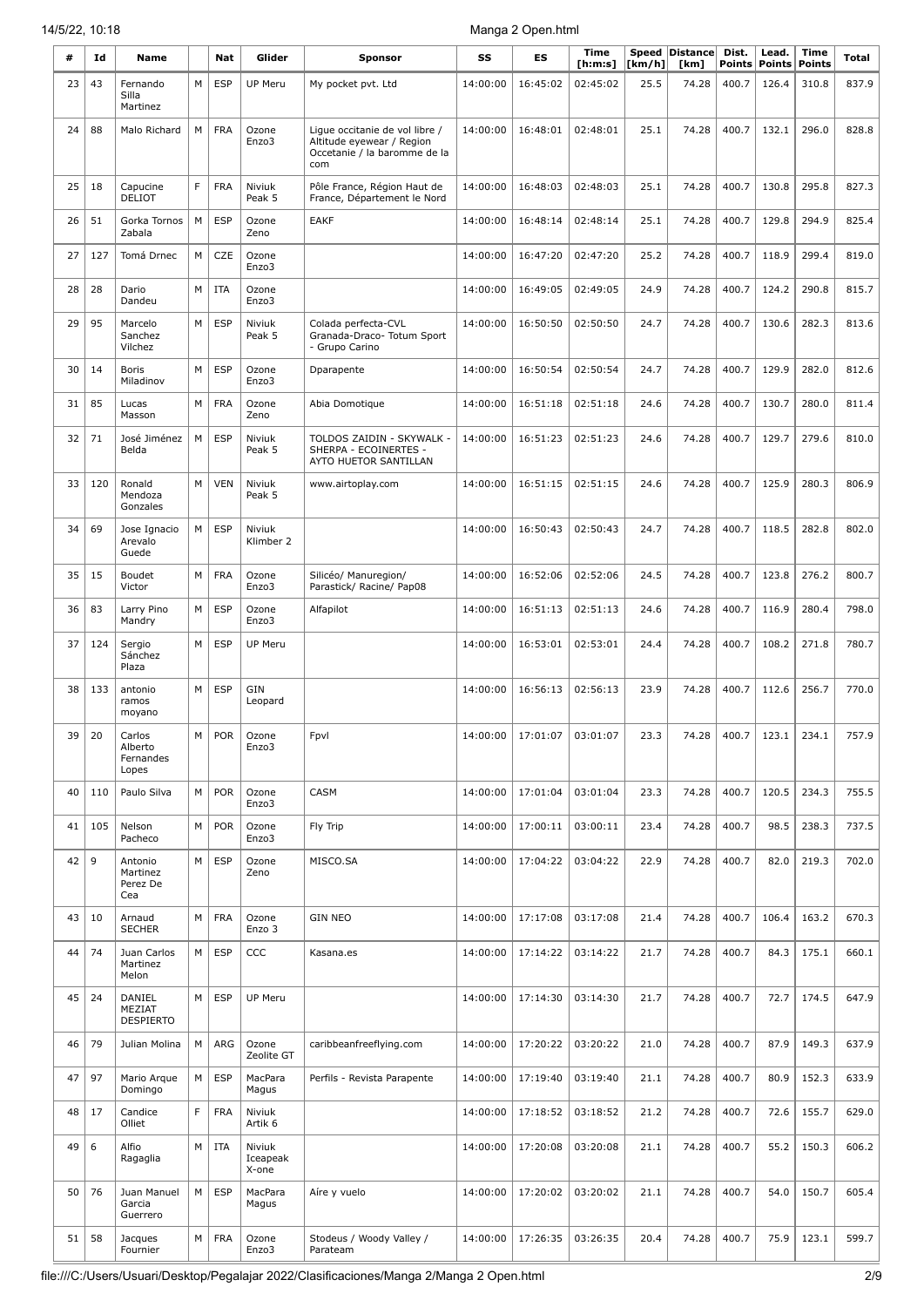| #  | Ιd  | Name                                          |   | Nat        | Glider                      | <b>Sponsor</b>                                       | SS       | ES       | <b>Time</b><br>[ h: m: s] | Speed<br>[km/h] | <b>Distance</b><br>[km] | Dist.<br><b>Points</b> | Lead.<br><b>Points</b> | <b>Time</b><br><b>Points</b> | Total |
|----|-----|-----------------------------------------------|---|------------|-----------------------------|------------------------------------------------------|----------|----------|---------------------------|-----------------|-------------------------|------------------------|------------------------|------------------------------|-------|
| 52 | 63  | Jocelyn<br>Tabourdeau                         | М | <b>FRA</b> | Ozone<br>Enzo3              | Ligue PACA                                           | 14:00:00 | 17:27:42 | 03:27:42                  | 20.3            | 74.28                   | 400.7                  | 75.1                   | 118.4                        | 594.2 |
| 53 | 92  | Manuel Nieto<br>Maestre                       | M | <b>ESP</b> | Niviuk<br>Iceapeak<br>X-one | Ayto. Los Palacios y Vfca.                           | 14:00:00 | 17:25:52 | 03:25:52                  | 20.5            | 74.28                   | 400.7                  | 53.2                   | 126.1                        | 580.0 |
| 54 | 70  | Joseba<br>Sobrón<br>Mendibil                  | M | <b>ESP</b> | Niviuk<br>Iceapeak<br>X-one | EAKF / FVDA                                          | 14:00:00 | 17:28:28 | 03:28:28                  | 20.2            | 74.28                   | 400.7                  | 53.5                   | 115.2                        | 569.4 |
| 55 | 31  | Eduardo<br>Lindo<br>Mimoso                    | M | <b>ESP</b> | Ozone<br>Mantra M7          |                                                      | 14:00:00 | 17:32:06 | 03:32:06                  | 19.9            | 74.28                   | 400.7                  | 59.1                   | 100.1                        | 559.9 |
| 56 | 137 | Álvaro<br>Romero<br>Camacho                   | M | <b>ESP</b> | Niviuk<br>Artik 6           | MI PADRE                                             | 14:00:00 | 17:47:42 | 03:47:42                  | 18.5            | 74.28                   | 400.7                  | 51.3                   | 36.8                         | 488.8 |
| 57 | 29  | David Cubel<br>Gallarte                       | M | <b>ESP</b> | UP Meru                     | TuviTándem                                           | 14:00:00 | 17:47:32 | 03:47:32                  | 18.5            | 74.28                   | 400.7                  | 47.5                   | 37.5                         | 485.7 |
| 58 | 30  | Dylan<br>Mansley                              | M | <b>GBR</b> | Flow<br><b>XCRacer</b>      | FlySpain - Predator Helmets                          | 14:00:00 |          |                           |                 | 68.98                   | 372.1                  | 107.7                  |                              | 479.8 |
| 59 | 93  | Manuel<br>Damián<br>Alonso<br>Álvarez         | M | <b>ESP</b> | Niviuk<br>Peak 5            | LET'S FLY                                            | 14:00:00 | 17:47:46 | 03:47:46                  | 18.5            | 74.28                   | 400.7                  | 35.4                   | 36.6                         | 472.7 |
| 60 | 117 | Rodolfo<br>Perez<br>Leunda                    | M | <b>ESP</b> | Ozone<br>Zeno               | <b>Federacion Vasca</b>                              | 14:00:00 |          |                           |                 | 67.84                   | 366.0                  | 101.9                  |                              | 467.9 |
| 61 | 37  | <b>FERNANDO</b><br>SARRALDE<br><b>VIZUETE</b> | М | <b>ESP</b> | Axis Venus<br>SC            | ALMENDRAS SARRALDE                                   | 14:00:00 | 17:49:00 | 03:49:00                  | 18.4            | 74.28                   | 400.7                  | 35.3                   | 31.7                         | 467.7 |
| 62 | 96  | Marcos<br>Sancho<br>Fernández                 | M | <b>ESP</b> | Skywalk<br>Cayenne 6        | Mi padre - Apco Aviation                             | 14:00:00 | 17:47:21 | 03:47:21                  | 18.5            | 74.28                   | 400.7                  | 28.1                   | 38.2                         | 467.0 |
| 63 | 143 | Jose Maria<br>Vaquerizo                       | M | <b>ESP</b> | PHI<br>Allegro              |                                                      | 14:00:00 | 17:48:01 | 03:48:01                  | 18.5            | 74.28                   | 400.7                  | 29.6                   | 35.6                         | 465.9 |
| 64 | 138 | İñigo Redín                                   | M | <b>ESP</b> | Niviuk<br>Artik 6           | Miseñora.com                                         | 14:00:00 | 17:52:28 | 03:52:28                  | 18.1            | 74.28                   | 400.7                  | 37.8                   | 17.9                         | 456.4 |
| 65 | 125 | Sofia Rebollo<br>Rebollo                      | F | <b>ESP</b> | Ozone<br>Zeno               | TALLERES REBOLLO MALAGA                              | 14:00:00 |          |                           |                 | 63.21                   | 341.0                  | 111.4                  |                              | 452.4 |
| 66 | 119 | Roman<br>Olyukhnych                           | M | <b>UKR</b> | UP Guru                     | masparapente<br>Gravityparagliders Apco              | 14:00:00 |          |                           |                 | 72.54                   | 391.3                  | 60.3                   |                              | 451.6 |
| 67 | 109 | Paco Navarro<br>Gonzalez                      | M | <b>ESP</b> | MacPara<br>Magus            |                                                      | 14:00:00 | 17:55:30 | 03:55:30                  | 17.9            | 74.28                   | 400.7                  | 44.5                   | 6.0                          | 451.2 |
| 68 | 39  | Fabián Déniz<br>Quintana                      | M | <b>ESP</b> | Ozone<br>Zeno               |                                                      | 14:00:00 | 17:50:29 | 03:50:29                  | 18.3            | 74.28                   | 400.7                  | 24.3                   | 25.8                         | 450.8 |
| 69 | 89  | Manuel<br>Benitez<br>Fraysse                  | М | <b>ESP</b> | Ozone<br>Alpina 4           |                                                      | 14:00:00 | 17:58:27 | 03:58:27                  | 17.7            | 74.28                   | 400.7                  | 35.6                   |                              | 436.3 |
| 70 | 64  | Jonas<br>Laplace                              | М | <b>FRA</b> | Niviuk<br>Iceapeak<br>X-one | Kortel Design / Passy Mont-<br>Blanc / ESME / AIESME | 14:00:00 |          |                           |                 | 59.78                   | 322.5                  | 108.9                  |                              | 431.4 |
| 71 | 5   | Alejandro<br>Moreno<br>Pascual                | М | <b>ESP</b> | <b>BGD Cure</b><br>2        |                                                      | 14:00:00 | 18:04:03 | 04:04:03                  | 17.3            | 74.28                   | 400.7                  | 29.9                   |                              | 430.6 |
| 72 | 53  | IVÁN COLÁS                                    | M | <b>ESP</b> | UP Guru                     |                                                      | 14:00:00 |          |                           |                 | 61.13                   | 329.8                  | 100.3                  |                              | 430.1 |
| 73 | 19  | Carlos<br>Cervilla diaz                       | M | <b>ESP</b> | PHI<br><b>ALLEGRO</b>       | <b>GRANALTURA.ES -</b><br>KASANA.ES - PHI            | 14:00:00 | 18:04:07 | 04:04:07                  | 17.3            | 74.28                   | 400.7                  | 25.6                   |                              | 426.3 |
| 74 | 44  | Francisco<br>Alcala molina                    | М | <b>ESP</b> | Ozone<br>ZENO               |                                                      | 14:00:00 | 18:07:10 | 04:07:10                  | 17.1            | 74.28                   | 400.7                  | 21.8                   |                              | 422.5 |
| 75 | 13  | Ben Kendall                                   | M | <b>USA</b> | UP Meru                     | <b>WARREN FILMS</b>                                  | 14:00:00 | 18:00:12 | 04:00:12                  | 17.6            | 74.28                   | 400.7                  | 18.0                   |                              | 418.7 |
| 76 | 116 | Robinson<br>Altieri<br>Sánchez                | M | <b>ESP</b> | Ozone<br>Enzo3              |                                                      | 14:00:00 | 18:06:46 | 04:06:46                  | 17.1            | 74.28                   | 400.7                  | 17.4                   |                              | 418.1 |
| 77 | 65  | Jonatan<br>Sastre<br>Hernández                | М | <b>ESP</b> | Ozone<br>Delta 4            |                                                      | 14:00:00 | 18:08:55 | 04:08:55                  | 16.9            | 74.28                   | 400.7                  | 15.6                   |                              | 416.3 |
| 78 | 118 | Rodrigo<br>Pleguezuelos<br>Gómez              | M | <b>ESP</b> | Skywalk<br>Caenne           | Colibrí clothes                                      | 14:00:00 | 18:09:14 | 04:09:14                  | 16.9            | 74.28                   | 400.7                  | 14.8                   |                              | 415.5 |
| 79 | 134 | israel<br>González<br>moreno                  | M | <b>ESP</b> | MacPara<br>Eden 7           |                                                      | 14:00:00 | 18:13:45 | 04:13:45                  | 16.6            | 74.07                   | 399.6                  | 13.9                   |                              | 413.5 |
| 80 | 135 | jose prados<br>carmona                        | M | <b>ESP</b> | Advance<br>Sigma 11         | AYTO DILAR - DRACONEXION                             | 14:00:00 |          |                           |                 | 71.37                   | 385.0                  | 13.1                   |                              | 398.1 |
| 81 | 141 | Felipe<br>Hernandez                           | М |            |                             |                                                      | 14:00:00 |          |                           |                 | 64.83                   | 349.7                  |                        |                              | 349.7 |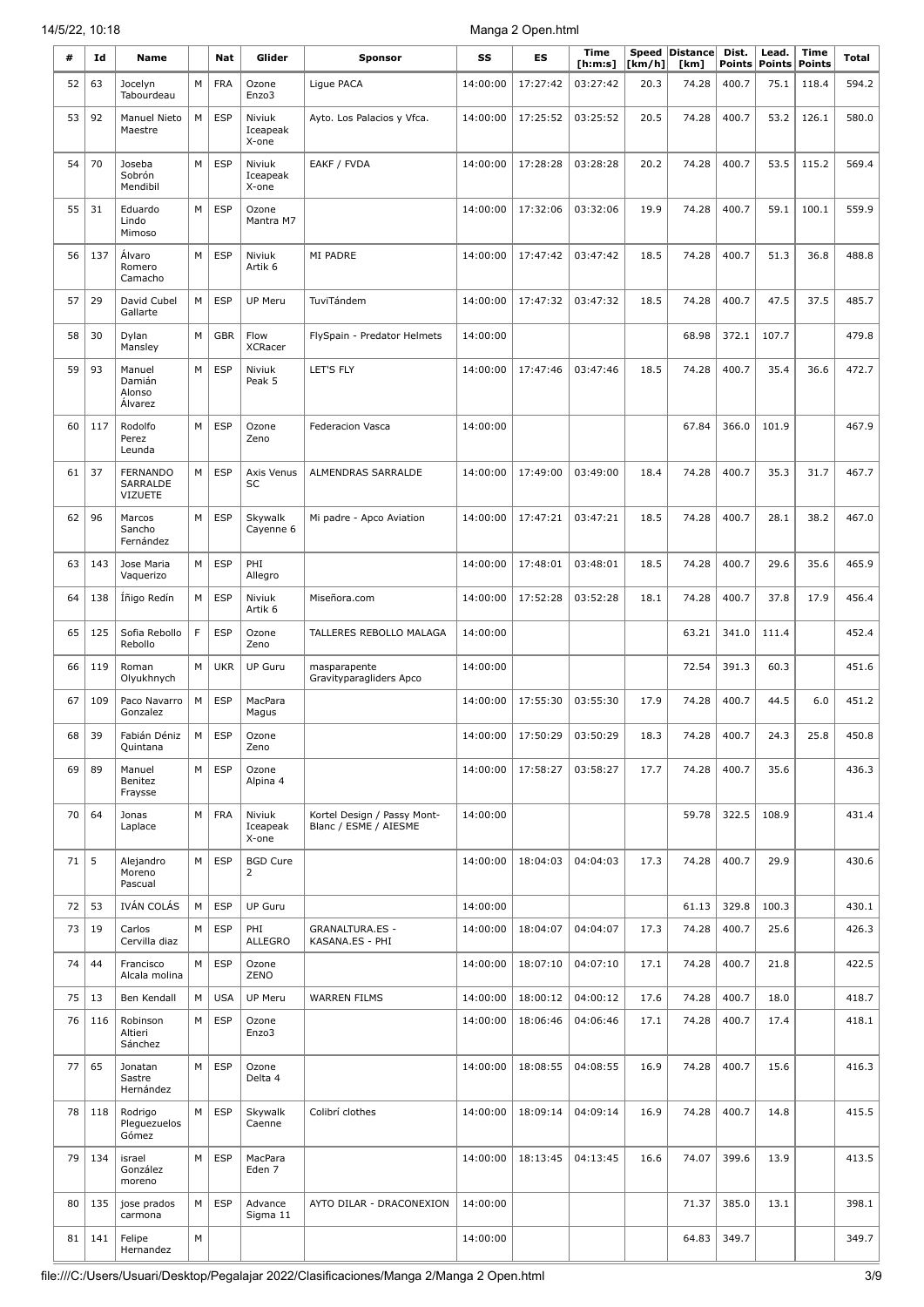| #   | Id  | Name                                 |   | Nat        | Glider                        | <b>Sponsor</b>                                      | SS       | ES | <b>Time</b><br>[h:m:s] | [km/h] | Speed Distance<br>[km] | Dist.<br>Points | Lead.<br>Points | <b>Time</b><br><b>Points</b> | Total |
|-----|-----|--------------------------------------|---|------------|-------------------------------|-----------------------------------------------------|----------|----|------------------------|--------|------------------------|-----------------|-----------------|------------------------------|-------|
| 82  | 91  | Manuel<br>Miranda<br>Villanueva      | M | <b>ESP</b> | Ozone<br>Delta 4              |                                                     | 14:00:00 |    |                        |        | 52.56                  | 283.5           | 64.6            |                              | 348.1 |
| 83  | 66  | Jose Abad<br>Vicente                 | M | <b>ESP</b> | UP Meru                       |                                                     | 14:00:00 |    |                        |        | 54.93                  | 296.3           | 44.1            |                              | 340.4 |
| 84  | 25  | Daniel<br>Crespo<br>Valdez           | M | <b>ESP</b> | Gin<br>Leopard                | Ojovolador, Sky of Tenerife,<br>GIN, Kasana, Air 3, | 14:00:00 |    |                        |        | 51.79                  | 279.4           | 58.4            |                              | 337.8 |
| 85  | 126 | Stephane<br>Juncker                  | M | <b>RSA</b> | Niviuk<br>Icepeak<br>Evox     | Parapax and durex                                   | 14:00:00 |    |                        |        | 50.92                  | 274.7           | 45.7            |                              | 320.4 |
| 86  | 12  | Augusto<br>Clemente<br>Ramírez       | M | <b>ESP</b> | Niviuk<br>Artik 6             |                                                     | 14:00:00 |    |                        |        | 59.37                  | 320.3           |                 |                              | 320.3 |
| 87  | 128 | <b>Txus Blanco</b><br>Zabaleta       | M | <b>ESP</b> | Niviuk<br>Artik 6             | Electronica y Carretillas<br>Toyota                 | 14:00:00 |    |                        |        | 58.53                  | 315.7           |                 |                              | 315.7 |
| 88  | 130 | Virgilio Ortiz<br>Martin             | M | <b>ESP</b> | Ozone<br>Delta 4              | Vinos Fortis Montaraz                               | 14:00:00 |    |                        |        | 53.39                  | 288.0           | 23.8            |                              | 311.8 |
| 89  | 55  | Chechu<br>Martinez<br>Rojano         | M | <b>ESP</b> | Ozone<br>Zeno                 | FAC - FGT                                           | 14:00:00 |    |                        |        | 56.08                  | 302.5           | 4.2             |                              | 306.7 |
| 90  | 77  | Juan Miguel<br>Olmo<br>Martínez      | M | <b>ESP</b> | Niviuk<br>Peak 5              |                                                     | 14:00:00 |    |                        |        | 56.56                  | 305.1           |                 |                              | 305.1 |
| 91  | 111 | Pilar Montero<br>Gonzalez            | F | <b>ESP</b> | 777 Rook<br>3                 |                                                     | 14:00:00 |    |                        |        | 55.95                  | 301.8           |                 |                              | 301.8 |
| 92  | 103 | Mitja Jancic                         | M | <b>SLO</b> | Ozone<br>Zeno                 | <b>NOVA</b>                                         | 14:00:00 |    |                        |        | 51.52                  | 278.0           | 18.4            |                              | 296.4 |
| 93  | 27  | Daniel<br>Vergara<br>Bravo           | M | <b>ESP</b> | Niviuk<br>Icepeak<br>Evox     |                                                     | 14:00:00 |    |                        |        | 51.68                  | 278.8           |                 |                              | 278.8 |
| 94  | 50  | Gonzalo<br>Ortuzar<br>Yagüe          | M | <b>ESP</b> | Skywalk<br>Caenne             |                                                     | 14:00:00 |    |                        |        | 47.18                  | 254.5           |                 |                              | 254.5 |
| 95  | 22  | Cruciani<br>clement                  | M | <b>FRA</b> | GIN<br>Leopard                | NEO, ALPE d'HUEZ, NEO                               | 14:00:00 |    |                        |        | 46.23                  | 249.4           |                 |                              | 249.4 |
| 96  | 102 | Miguel Ángel<br>Velasco<br>Fernández | M | <b>ESP</b> | Niviuk<br>Artik 6             |                                                     | 14:00:00 |    |                        |        | 45.80                  | 247.1           |                 |                              | 247.1 |
| 97  | 16  | <b>CLEMENT</b><br>Latour             | М | <b>FRA</b> | Ozone<br>Enzo3                | <b>FFVL</b>                                         | 14:00:00 |    |                        |        | 42.19                  | 227.6           | 9.0             |                              | 236.6 |
| 98  | 26  | Daniel<br>Dijoux                     | М | <b>FRA</b> | Niviuk<br>Iceapeak<br>X-one   | T <sub>2</sub> B                                    | 14:00:00 |    |                        |        | 42.20                  | 227.7           | 6.6             |                              | 234.3 |
| 99  | 59  | Javier Garcia<br>Contreras           | M | <b>ESP</b> | GIN<br>Camino                 |                                                     | 14:00:00 |    |                        |        | 43.18                  | 232.9           |                 |                              | 232.9 |
| 100 | 45  | Francisco<br>Arenas<br>Hernando      | M | <b>ESP</b> | Advance<br>Omega X-<br>Apls 3 | No                                                  | 14:00:00 |    |                        |        | 42.68                  | 230.3           |                 |                              | 230.3 |
| 101 | 35  | Eva Vinuesa<br>Prieto                | M | <b>ESP</b> | Ozone<br>Delta 4              |                                                     | 14:00:00 |    |                        |        | 41.77                  | 225.3           |                 |                              | 225.3 |
| 102 | 129 | Vasile<br>Bogdan<br>Clinciu          | M | <b>ESP</b> | Ozone<br>Zeno                 |                                                     | 14:00:00 |    |                        |        | 41.69                  | 224.9           |                 |                              | 224.9 |
| 103 | 140 | Mael<br>Jimenez                      | M | FRA        | Niviuk<br>Iceapeak<br>X-one   | AirG Products, Phieres<br>Products                  | 14:00:00 |    |                        |        | 38.80                  | 209.3           |                 |                              | 209.3 |
| 104 | 99  | Miguel<br>Fajardo<br>Hermoso         | M | <b>ESP</b> | Niviuk<br>Peak 5              |                                                     | 14:00:00 |    |                        |        | 37.85                  | 204.2           |                 |                              | 204.2 |
| 105 | 104 | Nacho<br>Basterrechea<br>Escudero    | M | <b>ESP</b> | <b>UP Guru</b>                | Derribos Diógenes                                   | 14:00:00 |    |                        |        | 37.16                  | 200.5           |                 |                              | 200.5 |
| 106 | 114 | Ricardo<br>Rodriguez                 | M | <b>ESP</b> | UP Meru                       |                                                     | 14:00:00 |    |                        |        | 35.97                  | 194.0           |                 |                              | 194.0 |
| 107 | 115 | Ricardo<br>Paulo Roma<br>da Leite    | M | POR        | Ozone<br>Enzo3                | AbouaAboua                                          | 14:00:00 |    |                        |        | 35.63                  | 192.2           |                 |                              | 192.2 |
| 108 | 100 | Miguel<br>Gonzalez<br>Cuesta         | M | <b>ESP</b> | Swing<br>Nyos RS              | www.clubparapenteferrol.com                         | 14:00:00 |    |                        |        | 34.90                  | 188.3           |                 |                              | 188.3 |
| 109 | 41  | Federico<br>Núñez Alcón              | M | <b>ESP</b> | UP Guru                       | zahe.ropa                                           | 14:00:00 |    |                        |        | 32.79                  | 176.9           |                 |                              | 176.9 |
| 110 | 8   | Andres<br>Agredo Perez               | M | COL        | Ozone<br>Enzo3                |                                                     | 14:00:00 |    |                        |        | 32.70                  | 176.4           |                 |                              | 176.4 |

I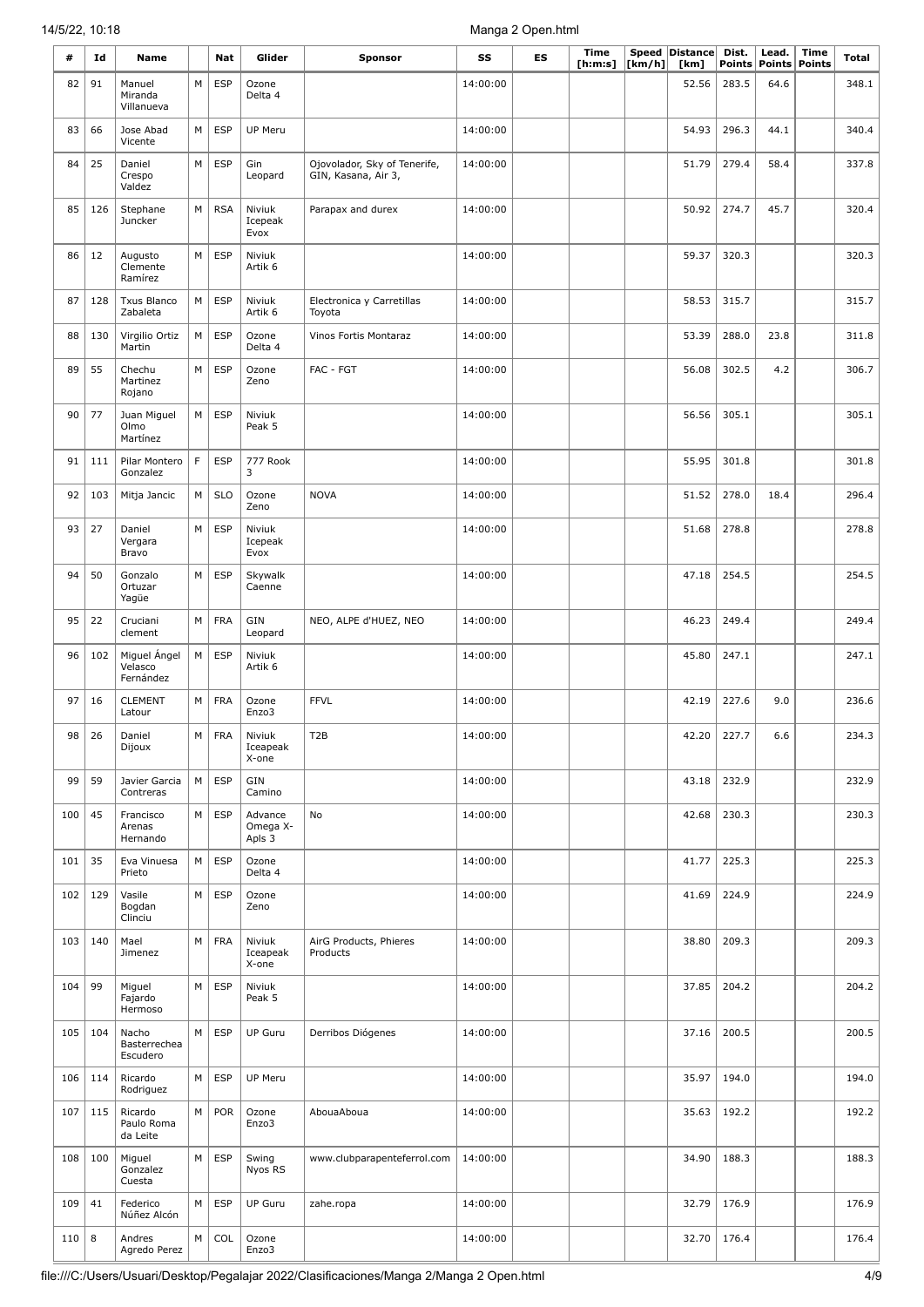| #          | Id             | Name                                               |             | Nat        | Glider                                | <b>Sponsor</b>                                                                                       | SS       | ES | <b>Time</b><br>[ h: m: s] | [km/h] | Speed Distance<br>[km] | Dist.<br>Points | Lead.<br>Points | <b>Time</b><br><b>Points</b> | Total |
|------------|----------------|----------------------------------------------------|-------------|------------|---------------------------------------|------------------------------------------------------------------------------------------------------|----------|----|---------------------------|--------|------------------------|-----------------|-----------------|------------------------------|-------|
| 111        | 94             | Marcelo<br>Gazzolo<br>Rossi                        | М           | ARG        | UP Meru                               | Clinica Dental Mendavix                                                                              | 14:00:00 |    |                           |        | 32.32                  | 174.4           |                 |                              | 174.4 |
| 112        | 131            | Xavier<br>Berneda<br>Martin                        | M           | <b>ESP</b> | Ozone<br>Enzo3                        | MUNICHSPORTS - Duuo<br>Shoes - FlyFox - Parashop.es<br>- FAC                                         | 14:00:00 |    |                           |        | 31.70                  | 171.0           |                 |                              | 171.0 |
| 113        | 56             | <b>JOSE LUIS</b><br>GONZALEZ<br>COSIO              | M           | <b>ESP</b> | Advance<br>Sigma 11                   |                                                                                                      | 14:00:00 |    |                           |        | 31.47                  | 169.7           |                 |                              | 169.7 |
| 114        | 121            | Salvador<br>Ripoll                                 | М           | <b>ESP</b> | Niviuk<br>Iceapeak<br>X-one           | Parapente costa calida.<br>Famur                                                                     | 14:00:00 |    |                           |        | 30.77                  | 166.0           |                 |                              | 166.0 |
| 115        | 57             | <b>JOSE TOMAS</b><br>RAMIREZ<br><b>MUNOZ</b>       | M           | <b>ESP</b> | MacPara<br>Eden 7                     | FAMUR; NEUMATICOS EL<br>SALADAR; COMO AQUI                                                           | 14:00:00 |    |                           |        | 30.13                  | 162.5           |                 |                              | 162.5 |
| 116        | 90             | Manuel<br><b>Bustos Soto</b>                       | M           | <b>ESP</b> | Ozone<br>Zeno                         | Crosfit Start Time                                                                                   | 14:00:00 |    |                           |        | 28.84                  | 155.6           |                 |                              | 155.6 |
| 117        | 72             | José Antonio<br>Pérez Jorge                        | М           | <b>ESP</b> | PHI Scala<br>xalp                     | Ninguno                                                                                              | 14:00:00 |    |                           |        | 28.77                  | 155.2           |                 |                              | 155.2 |
| 118        | 67             | Jose Madrid<br>Carmona                             | M           | <b>ESP</b> | Ozone<br>Delta 4                      | Cold beer                                                                                            | 14:00:00 |    |                           |        | 25.26                  | 136.3           |                 |                              | 136.3 |
| 119        | 23             | DANI<br>MARTINEZ                                   | М           | <b>ESP</b> | Skywalk<br>SPICE2                     | Segura Activa - OlivAir -<br>Skywalk España                                                          | 14:00:00 |    |                           |        | 24.63                  | 132.9           |                 |                              | 132.9 |
| 120        | $\overline{2}$ | Abraham<br>Espejo<br>fernandez                     | M           | <b>ESP</b> | Ozone<br>Enzo 3                       |                                                                                                      | 14:00:00 |    |                           |        | 24.40                  | 131.6           |                 |                              | 131.6 |
| 121        | 87             | Maite<br>Moreno                                    | F           | <b>ESP</b> | PHI Scala                             | masparapente-alfapilot                                                                               | 14:00:00 |    |                           |        | 24.32                  | 131.2           |                 |                              | 131.2 |
| 122        | 101            | Miguel Angel<br>Ruiz<br>Morenate                   | М           | <b>ESP</b> | UP Guru                               | UP ESPAÑA - DRACO -<br><b>DICAEXPRESS</b>                                                            | 14:00:00 |    |                           |        | 23.18                  | 125.0           |                 |                              | 125.0 |
| 123        | 38             | <b>FRANCISCO</b><br>ANGEL<br><b>HORMIGO</b><br>GIL | M           | <b>ESP</b> | Ozone<br>Zeno                         |                                                                                                      | 14:00:00 |    |                           |        | 23.15                  | 124.9           |                 |                              | 124.9 |
| 124        | 123            | Sergio<br>Sanchez                                  | M           | <b>ESP</b> | Advance<br>Sigma 11                   | Colada Perfecta -<br>Supermercados La despensa<br>de Maria                                           | 14:00:00 |    |                           |        | 22.85                  | 123.2           |                 |                              | 123.2 |
| 125        | 52             | Gregorio<br>González<br>Oliva                      | M           | <b>ESP</b> | Niviuk<br>Iceapeak<br>X-one           |                                                                                                      | 14:00:00 |    |                           |        | 22.70                  | 122.5           |                 |                              | 122.5 |
| 126        | 36             | <b>FERNANDO</b><br><b>ACEITUNO</b>                 | М           | <b>ESP</b> | Niviuk<br>ARTIK 5                     |                                                                                                      | 14:00:00 |    |                           |        | 21.79                  | 117.5           |                 |                              | 117.5 |
| 127        | 112            | Prune<br>Delaris                                   | F           | <b>FRA</b> | Ozone<br>Enzo                         | windsrider - departement des<br>alpes de haute provence -<br>irresistible alpes de haute<br>provence | 14:00:00 |    |                           |        | 21.69                  | 117.0           |                 |                              | 117.0 |
| 128        | 54             | Ignasi Pons<br>Guasch                              | M           | <b>ESP</b> | Niviuk<br>Artik 6                     |                                                                                                      | 14:00:00 |    |                           |        | 21.32                  | 115.0           |                 |                              | 115.0 |
| 129        | 7              | Ana Maria<br>Sancho<br>Frisuelos                   | М           | <b>ESP</b> | Niviuk<br>Peak 5                      | www.monteholiday.com                                                                                 | 14:00:00 |    |                           |        | 21.11                  | 113.9           |                 |                              | 113.9 |
| 130        | 42             | Fermin<br>Montaner<br>Morant                       | M           | <b>ESP</b> | SOL<br>Paragliders<br>LT <sub>1</sub> | montaner.de; DGF Rhein-<br>Mosel-Lahn e.V.                                                           | 14:00:00 |    |                           |        | 16.94                  | 91.4            |                 |                              | 91.4  |
| 131        | $\overline{4}$ | Alejandra<br>Criado                                | F           | <b>ESP</b> | Ozone<br>Delta 2                      |                                                                                                      | 14:00:00 |    |                           |        | 10.98                  | 59.3            |                 |                              | 59.3  |
| 132        | 139            | Arturo Peiró<br>Balda                              | М           | <b>ESP</b> | UP Meru                               |                                                                                                      | 14:00:00 |    |                           |        | 10.08                  | 54.4            |                 |                              | 54.4  |
| 133        | 142            | Alvaro<br>Castellano<br>Molina                     | М           | <b>ESP</b> | Ozone<br>Mantra 7                     |                                                                                                      |          |    |                           |        | 4.00                   | 21.6            |                 |                              | 21.6  |
| 133        | 60             | Javier<br>Vazquez<br>Fernandez                     | M           | <b>ESP</b> | Axis Venus<br>SC                      |                                                                                                      | 14:00:00 |    |                           |        | 4.00                   | 21.6            |                 |                              | 21.6  |
| 133        | 21             | Chloe Mamet                                        | $\mathsf F$ | <b>FRA</b> | Niviuk<br>Artik 6                     | Équipe de ligue AURA                                                                                 | 14:00:00 |    |                           |        | 4.00                   | 21.6            |                 |                              | 21.6  |
| <b>DNF</b> | 107            | Oscar Falcon<br>Soldevila                          | M           | <b>PRK</b> | Niviuk<br>Icepeak<br>Evox             | NIVIUK, ALFAPILOT, AGER<br>AVENTURA'T, PARAPENTE TV                                                  |          |    |                           |        |                        |                 |                 |                              | 0.0   |
| <b>DNF</b> | 32             | Emilia<br>Nevado<br>Maroco                         | M           | <b>ESP</b> | Niviuk<br>Ikuma 2                     |                                                                                                      |          |    |                           |        |                        |                 |                 |                              | 0.0   |
| <b>DNF</b> | $\mathbf{1}$   | AFRANIO<br>GONZALEZ<br>CABRERA                     | М           | <b>ESP</b> | Ozone<br>Zeno                         |                                                                                                      |          |    |                           |        |                        |                 |                 |                              | 0.0   |

I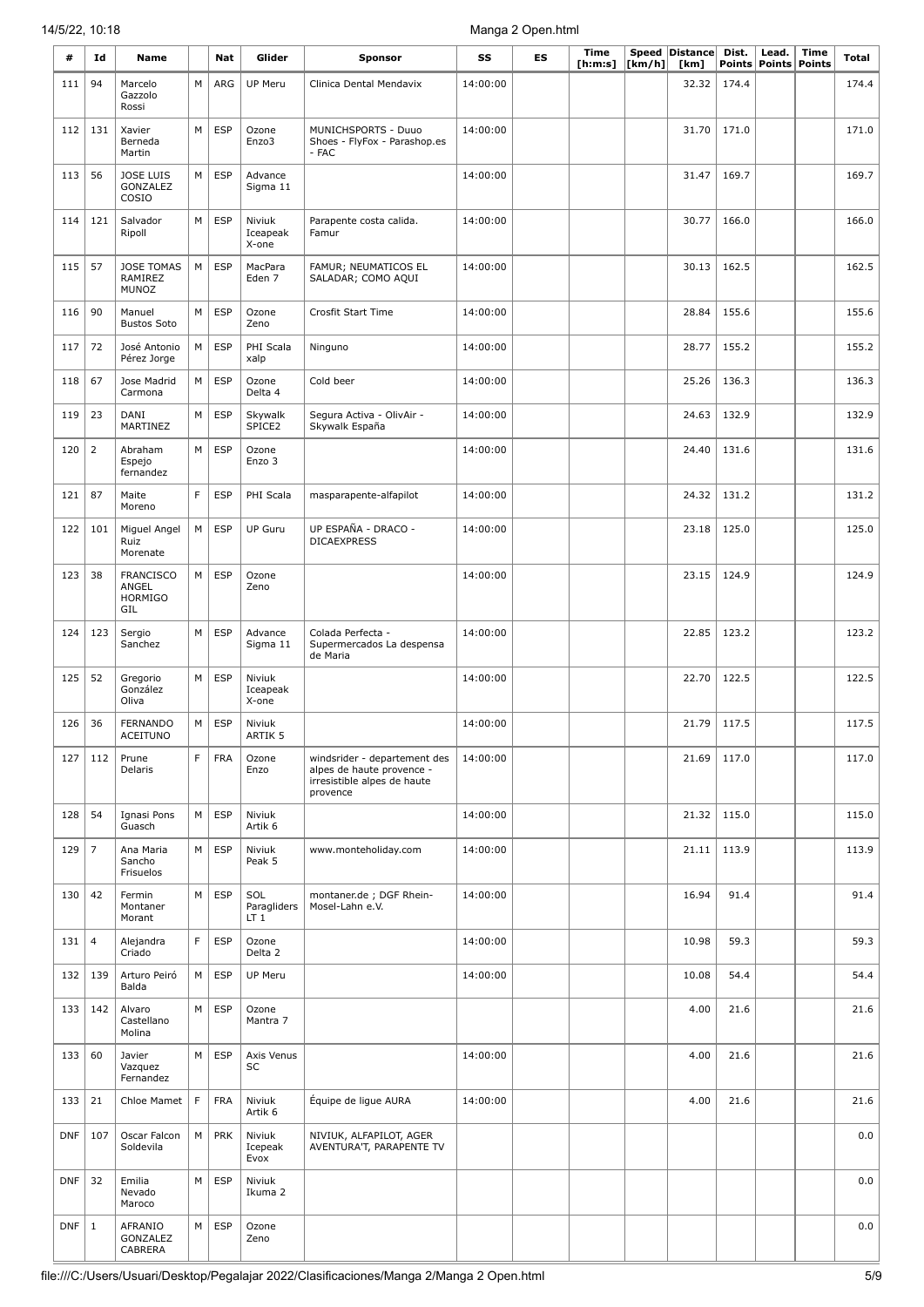| #   | Id  | Name                                       |   | <b>Nat</b> | Glider                      | <b>Sponsor</b>        | SS | ES | Time<br>[h:m:s] $ [km/h] $ | Speed   Distance  <br>[km] | Dist. | Lead. | Time<br>Points   Points   Points | Total |
|-----|-----|--------------------------------------------|---|------------|-----------------------------|-----------------------|----|----|----------------------------|----------------------------|-------|-------|----------------------------------|-------|
| ABS | 46  | Francisco<br>López<br>Ricardo              | M | <b>ESP</b> | Ozone<br>Enzo3              |                       |    |    |                            |                            |       |       |                                  | 0.0   |
| ABS | 113 | Ramon<br>Morillas                          | M | <b>ESP</b> | Niviuk<br>Iceapeak<br>X-one | niviuk /draco         |    |    |                            |                            |       |       |                                  | 0.0   |
| ABS | 62  | Jesus Muelas<br>Escamilla                  | M | <b>ESP</b> | Ozone<br>Zeno               |                       |    |    |                            |                            |       |       |                                  | 0.0   |
| ABS | 75  | Juan Carlos<br>Morán<br>Reinoso<br>(Titos) | M | ECU        | Niviuk<br>Iceapeak<br>X-one | Mobitelemed- Niviuk   |    |    |                            |                            |       |       |                                  | 0.0   |
| ABS | 132 | Xavier<br>Segura Jobal                     | M | <b>ESP</b> | Ozone<br>Zeno               | My pocket and my wife |    |    |                            |                            |       |       |                                  | 0.0   |

#### **Task definition**

| No             | Lea Dist.         | Id     | Radius          | Open  | Close | Coordinates                         | Altitude |
|----------------|-------------------|--------|-----------------|-------|-------|-------------------------------------|----------|
| $\mathbf{1}$   | $0.0 \text{ km}$  | D05180 | $400 \text{ m}$ | 12:40 |       | 14:00   Lat: 37.63249 Lon: -3.77911 | 1800 m   |
| 2 SS           | $3.0 \text{ km}$  | D05180 | 3000 m          | 14:00 |       | 19:00   Lat: 37.63249 Lon: -3.77911 | 1800 m   |
| 3 ES           | $73.3 \text{ km}$ | A16070 | 2000 m          | 14:00 | 19:00 | Lat: 38.08841 Lon: -3.14581         | 700 m    |
| $\overline{4}$ | 74.3 km           | A16070 | 1000 m          | 14:00 | 19:00 | Lat: 38.08841 Lon: -3.14581         | 700 m    |

#### **Notes**

| Id  | Name                              | <b>Note</b>  |
|-----|-----------------------------------|--------------|
| 1   | AFRANIO GONZALEZ CABRERA          | No Despegado |
| 107 | Oscar Falcon Soldevila            | No Despegado |
| 113 | Ramon Morillas                    | Ausente      |
| 132 | Xavier Segura Jobal               | Ausente      |
| 32  | Emilia Nevado Maroco              | No Despegado |
| 46  | Francisco López Ricardo           | Ausente      |
| 62  | Jesus Muelas Escamilla            | Ausente      |
| 75  | Juan Carlos Morán Reinoso (Titos) | Ausente      |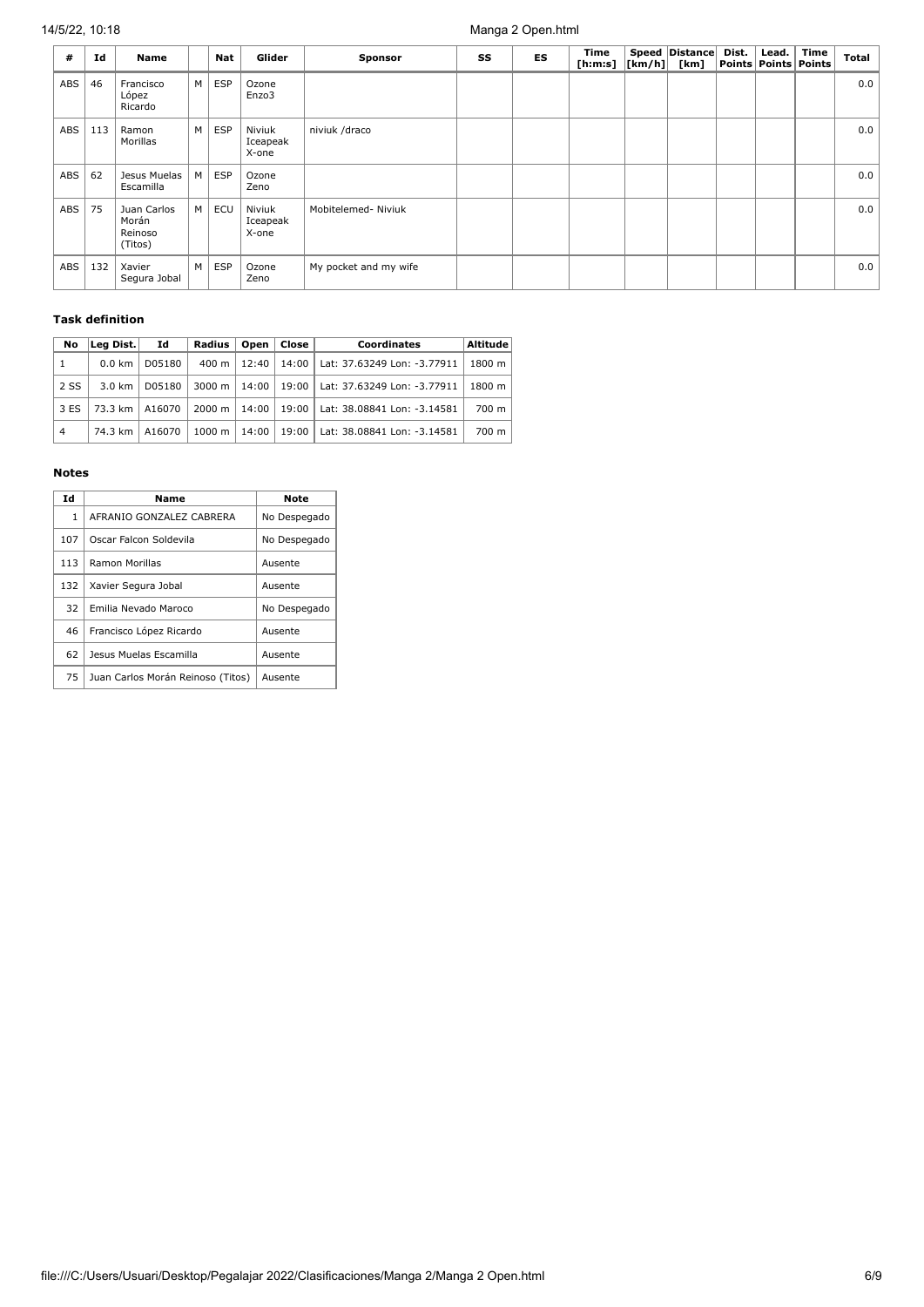**Pilots not yet processed (NYP)**

**Id Name**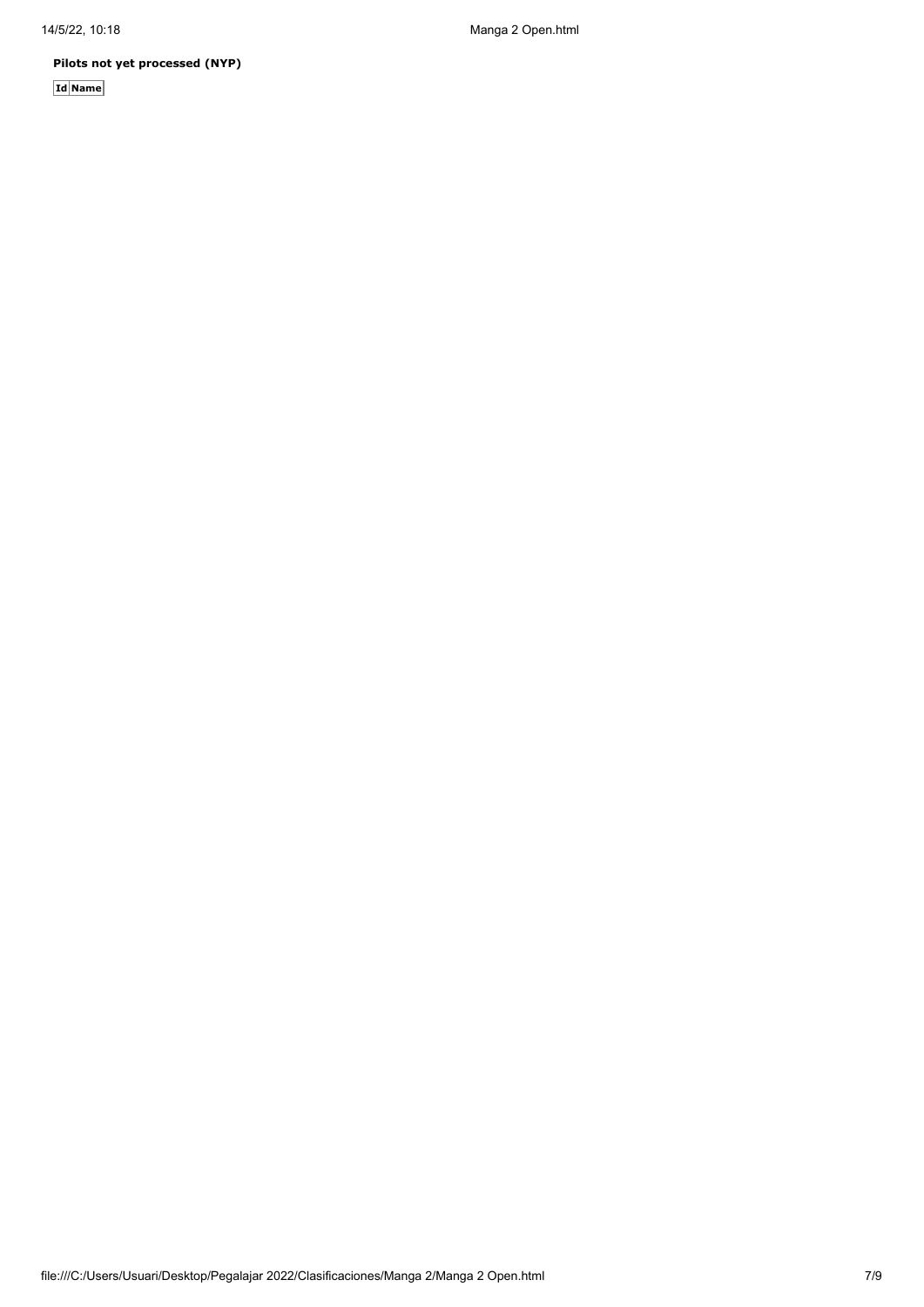#### **Task statistics**

| param                           | value                     |
|---------------------------------|---------------------------|
| ss_distance                     | 70.274                    |
| task_distance                   | 74.276                    |
| launch_to_ess_distance          | 73.275                    |
| no_of_pilots_present            | 138                       |
| no_of_pilots_flying             | 135                       |
| no_of_pilots_lo                 | 63                        |
| no_of_pilots_reaching_nom_dist  | 102                       |
| no_of_pilots_reaching_es        | 73                        |
| no of pilots reaching goal      | 72                        |
| sum_flown_distance              | 7817.793                  |
| best_dist                       | 74.276                    |
| best_time                       | 2.4008                    |
| worst_time                      | 4.2292                    |
| qnh_setting                     | 1013.25                   |
| no_of_pilots_in_competition     | 143                       |
| no_of_pilots_landed_before_stop | 0                         |
| sum_dist_over_min               | 7284.048                  |
| sum real dist over min          | 7284.048                  |
| sum_flown_distances             | 7817.793                  |
| best_real_dist                  | 74.276                    |
| last_finisher_start_time        | 2022-05-12T14:00:00+02:00 |
| last_start_time                 | 2022-05-12T14:00:00+02:00 |
| first_start_time                | 2022-05-12T14:00:00+02:00 |
| first_finish_time               | 2022-05-12T16:24:03+02:00 |
| max_time_to_get_time_points     | 3.9503                    |
| goalratio                       | 0.5333                    |
| arrival_weight                  | 0                         |
| departure_weight                | 0                         |
| leading_weight                  | 0.162                     |
| time_weight                     | 0.4373                    |
| distance_weight                 | 0.4007                    |
| smallest_leading_coefficient    | 1.6634                    |
| available_points_distance       | 400.6954                  |
| available_points_time           | 437.3046                  |
| available_points_departure      | 0                         |
| available_points_leading        | 162                       |
| available_points_arrival        | 0                         |
| time_validity                   | 1                         |
| launch_validity                 | 1                         |
| distance_validity               | 1                         |
| stop_validity                   | 1                         |
| day_quality                     | 1                         |
| ftv_day_validity                | 1                         |
| time_points_stop_correction     | 0                         |
|                                 |                           |

#### **Scoring formula settings**

| param    | value   |
|----------|---------|
| id       | GAP2021 |
| min dist |         |
| nom_dist | 40      |
| nom_time |         |